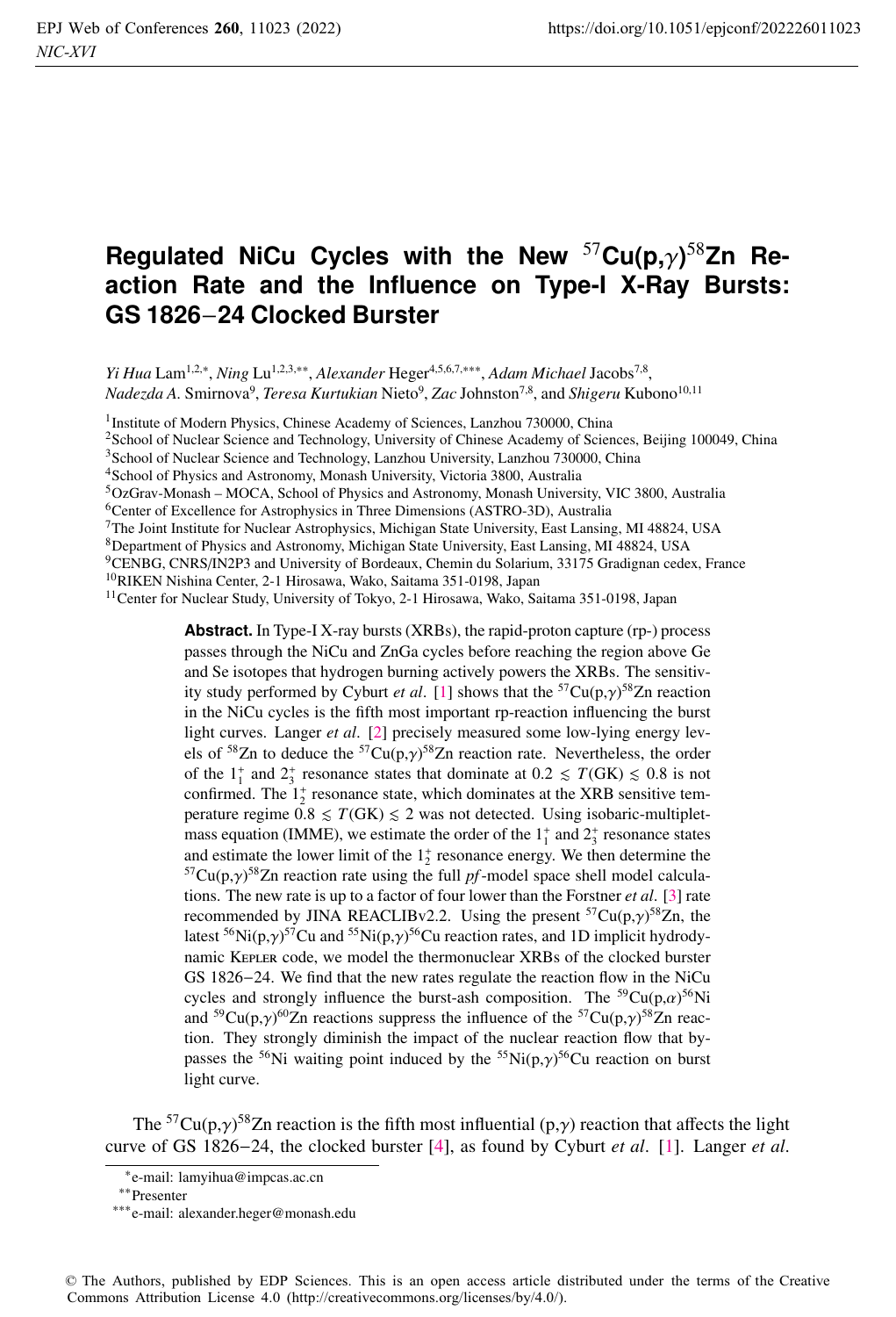

Figure 1. *Top Panel*: The *Present* and Langer *et al.* [2]  $57$ Cu(p, $\gamma$ )<sup>58</sup>Zn thermonuclear reaction rates, and available reaction rates compiled in to JINA REACLIB v2.2: *rath*, *thra*, *ths8*, and *wien*2 [3], the rate recommended by JINA REACLIB v2.2. All available rates of REACLIB v2.2 use the <sup>58</sup>Zn proton threshold,  $S_p(^{58}Zn) = 2.277$  MeV. *Bottom Panel*: The comparison of the *Present* rate with Langer *et al*. and all available reaction rates of REACLIB v2.2. The uncertainty of the *Present* rate (*red zone*) folds the uncertainties from the  $S_p(^{58}Zn)$  and nuclear structure. The uncertainty of Langer *et al*. rate is indicated as *blue zone*. The rates of *rath*, *thra*, and *ths8* based on the Hauser-Feshbach statistical model are very close to one another from 0.1 to 2.0 GK, and they are lower than the *Present* rate up to one order of magnitude at temperature  $T \leq 0.9$  GK. The *Present* rate is up to a factor of two lower than Langer *et al*. rate from 0.8 to 2 GK covering the typical maximum temperature of accreted envelope of the GS 1826−24 burster, and up to a factor of four lower than the *wien*2 rate [3].

[2] experimentally confirmed some low-lying excited states of  $58$ Zn, which are resonance states dominantly contribute to the  ${}^{57}Cu(p,\gamma){}^{58}Zn$  reaction rate. The order of the dominant resonance states,  $1^{\dagger}$  and  $2^{\dagger}$ , that they precisely measured was, however, unconfirmed. The 1+ <sup>2</sup> resonance state, one of the dominant resonances sensitive to the clocked burst temperature regime,  $0.8 \le T(GK) \le 2$ , was not detected.

In the present study, we first compare the theoretical and experimental IMME *c* coefficients for the  $A = 58$ , isospin  $I = 1$  multiplets to obtain the root-mean-square (rms) deviation value 22 keV as the theoretical uncertainty. Then, we study and propose the most plausible order of the  $2^+_3$  and  $1^+_1$  states based on the  $A = 58$ ,  $I = 1$  multiplets of <sup>58</sup>Zn, <sup>58</sup>Cu, and <sup>58</sup>Ni. We then use IMME to estimate the lowest limit energy of the  $1<sub>2</sub><sup>+</sup>$  state (3.664  $\pm$  0.022 MeV). The corresponding resonance energy is 1.384 MeV. This is 329 keV higher than the direct estimation of shell-model calculation by Langer *et al.* [2]. The contribution of the  $1^+_2$  resonance state reduces by about one order of magnitude, reducing the total reaction rate in the temperature regime  $0.8 \leq T(GK) \leq 2$ . With the presently deduced nuclear structure information, we use the full *pf*-model space shell model calculations with GXPF1A interaction [5] to construct the *Present* 57Cu(p,γ) 58Zn reaction rate for the typical XRB temperature range, in particular, the temperature regime of  $0.8 \leq T(GK) \leq 1.6$  relevant to the GS 1826–24 burster. The comparison of the *Present* rate with Langer *et al*. rate and with other reaction rates compiled into JINA REACLIB v2.2 [6] is shown in Fig. 1.

Using the GS 1826−24 model obtained from Kepler, we construct three XRB models based on each combination of reaction rates: (1) the *Present* <sup>57</sup>Cu(p,*γ*)<sup>58</sup>Zn, *et al.* Kahl [7] <sup>56</sup>Ni(p,*γ*)<sup>57</sup>Cu, and Valverde [8] <sup>55</sup>Ni(p,*γ*)<sup>56</sup>Cu, (2) Langer [2] <sup>57</sup>Cu(p,*γ*)<sup>58</sup>Zn, Kahl [7] 568Ni(p,*γ*)<sup>57</sup> based on each combination of reaction rates: (1) the *Present*  ${}^{57}Cu(p,y){}^{58}Zn$ , *et al.* Kahl <sup>56</sup>Ni(p,*γ*)<sup>57</sup>Cu, and Valverde [8] <sup>55</sup>Ni(p,*γ*)<sup>56</sup>Cu, and (3) *wien*2 [3] <sup>57</sup>Cu(p,*γ*)<sup>58</sup>Zn. These (1),<br>(2) and (3) combinations are labeled as *Present*<sup>8</sup> *Present*<sup>9</sup> and *baseline* models respec-(2), and (3) combinations are labeled as  $Present^{\S}$ ,  $Present^{\heartsuit}$ , and *baseline* models, respectively.

We remark that the observed burst tail end of *Epoch Jun 1998* of the GS 1826−24 burster is closely reproduced by the *Present*<sup>§</sup>, *Present*<sup>§</sup>, and *baseline* models (Fig. 5 of Ref. [9]). Figure 2 shows the burst-ash composition at the burst tail end produced by three models. Using